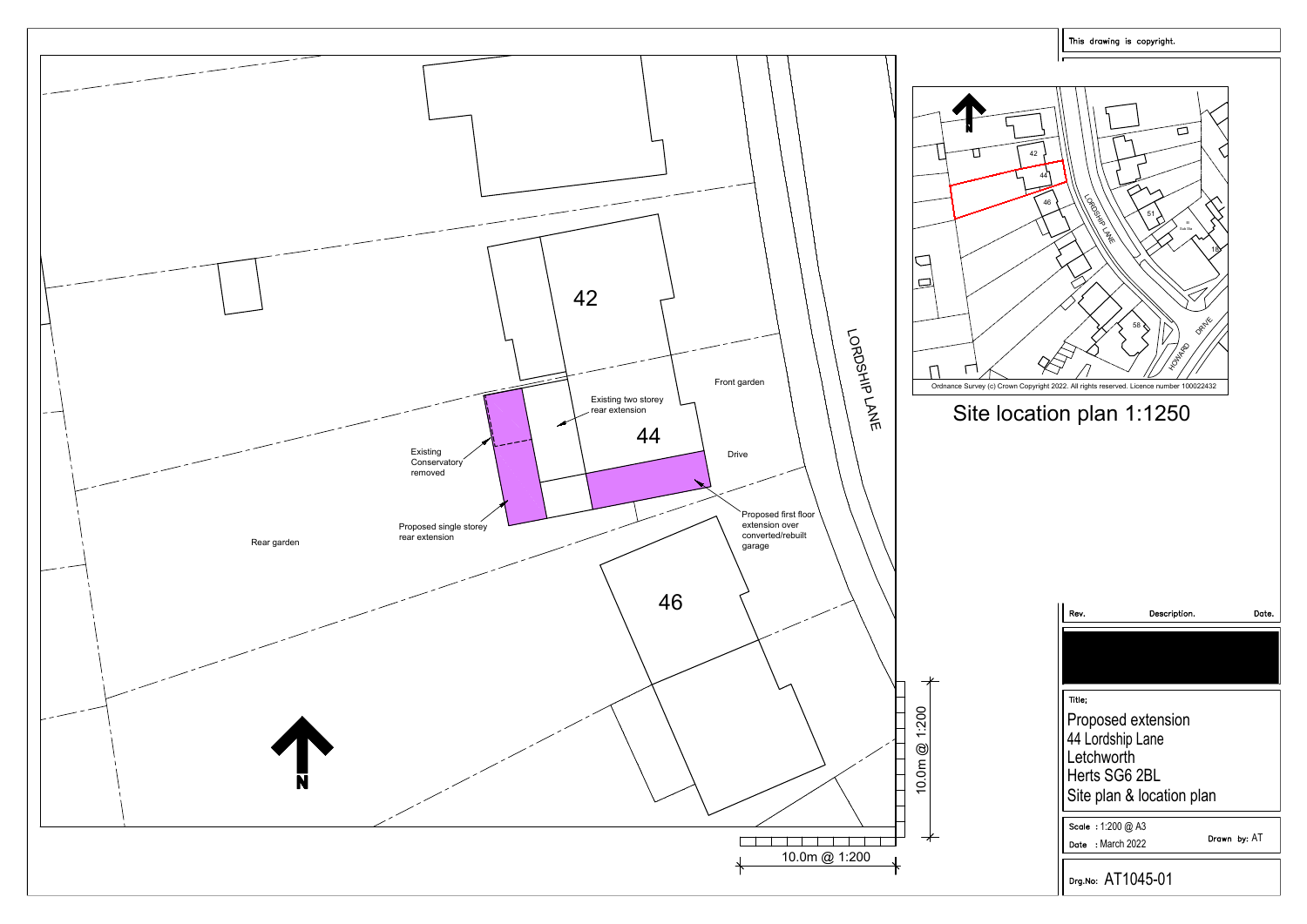

| 5.0m @ 1:100 |  |  |  |  |  |  |  |  |
|--------------|--|--|--|--|--|--|--|--|
|              |  |  |  |  |  |  |  |  |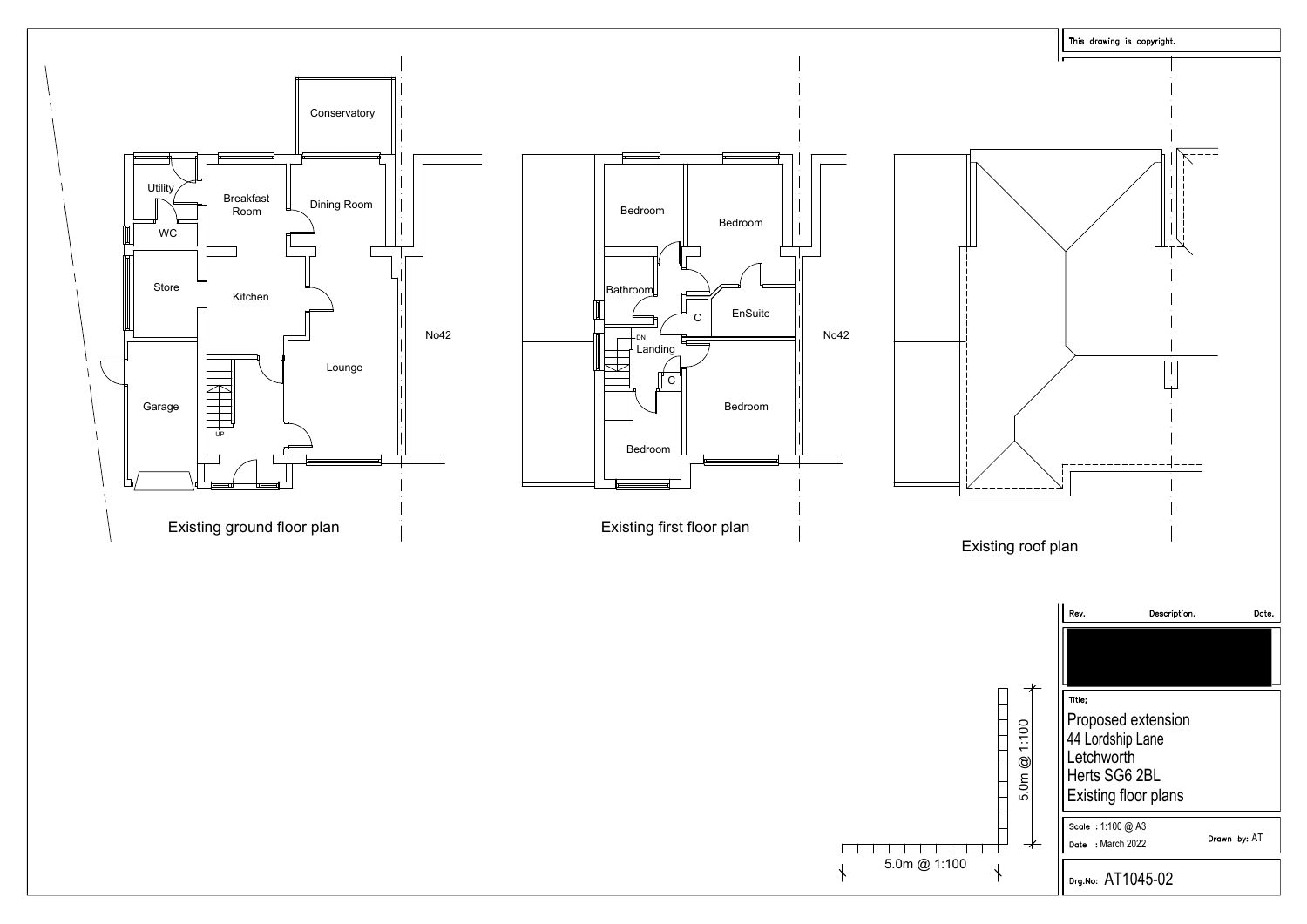





Existing side elevation<br>(section through No42)

| evation<br>(No42 ا |              |  |  |
|--------------------|--------------|--|--|
|                    |              |  |  |
|                    |              |  |  |
|                    |              |  |  |
|                    | 5.0m @ 1:100 |  |  |
|                    |              |  |  |

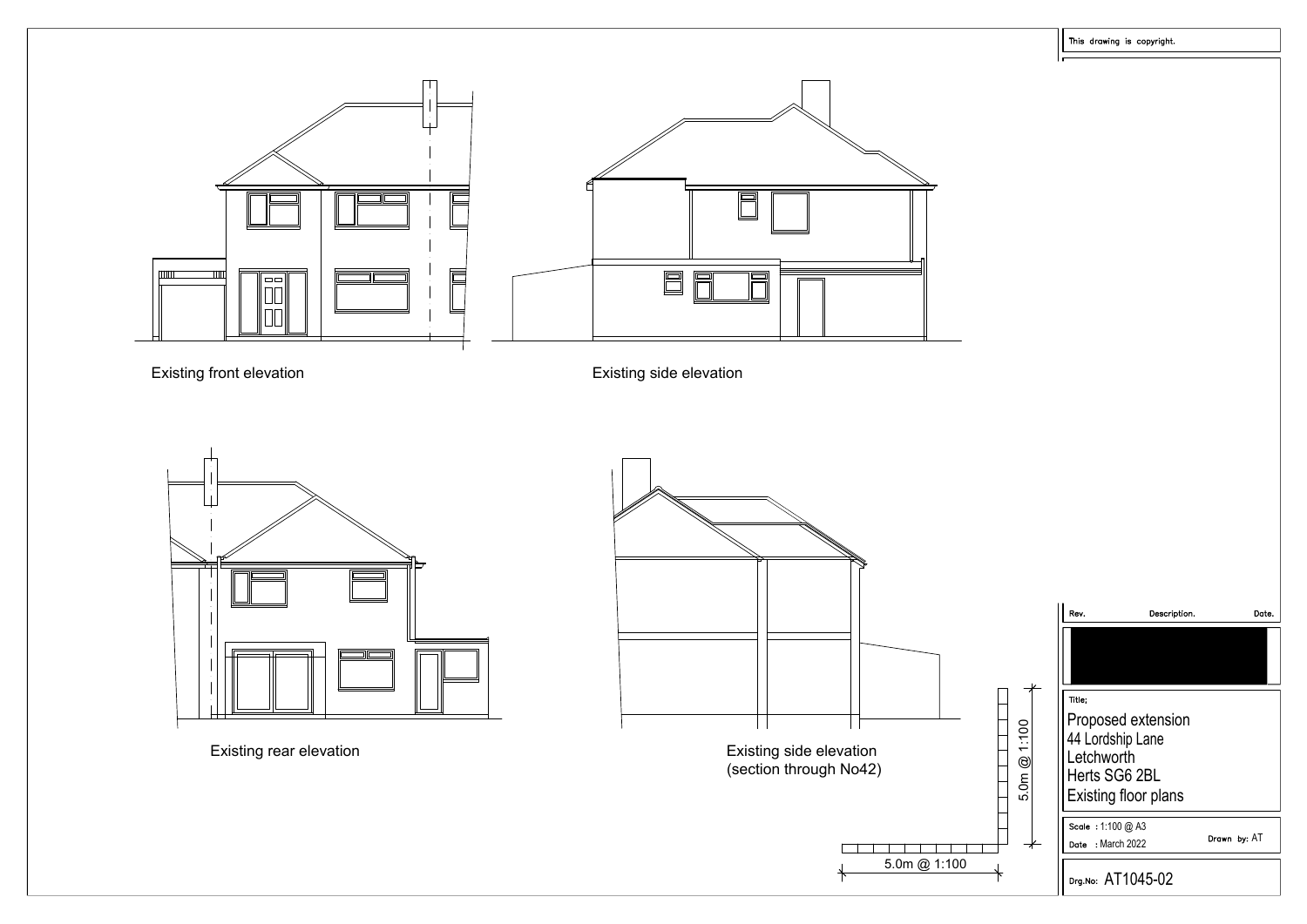